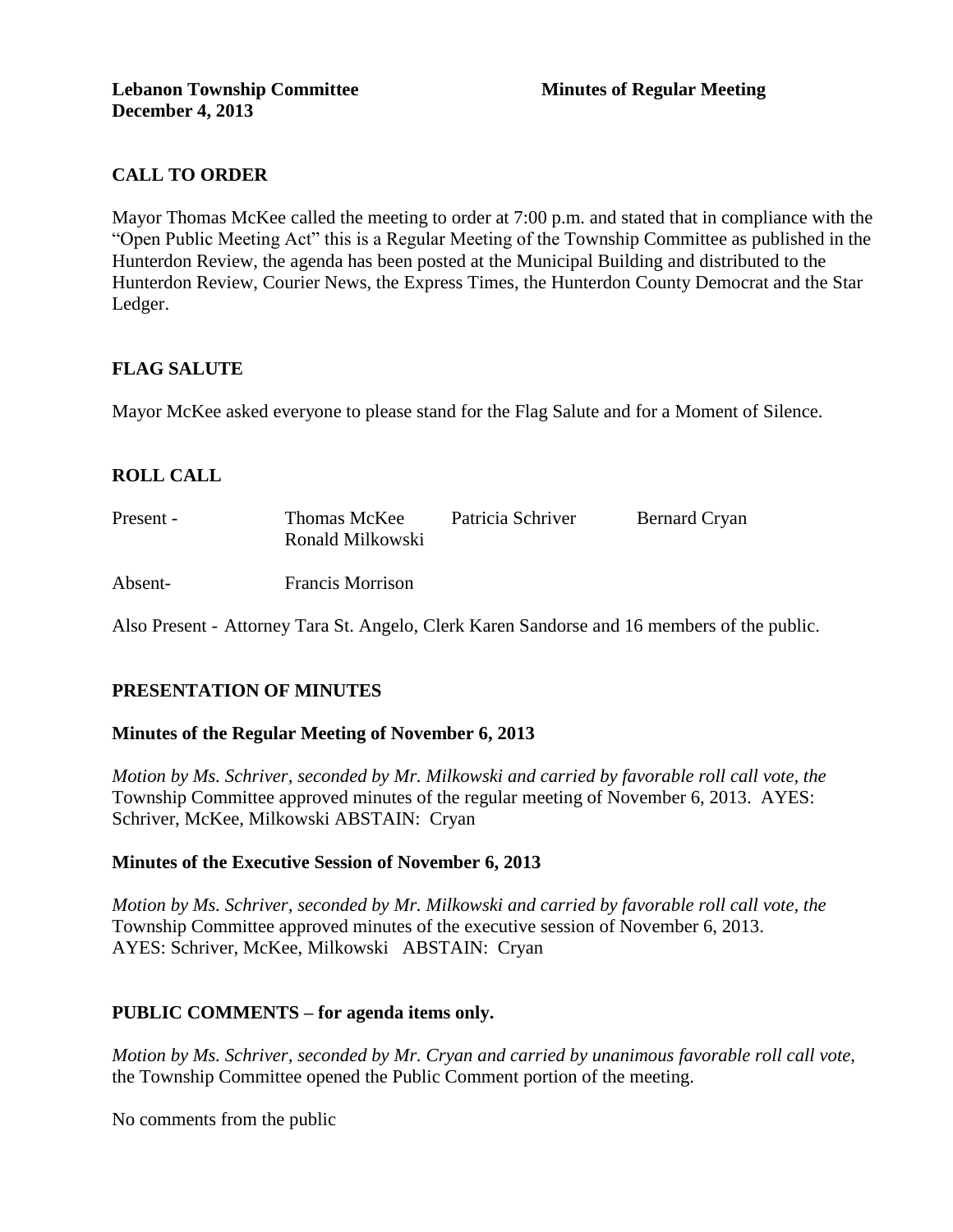LTCM 12/04/2013 Page 2 of 11

*Motion by Ms. Schriver, seconded by Mr. Cryan and carried by unanimous favorable roll call vote,* the Township Committee closed the Public Comment portion of the meeting.

### **ORDINANCE**

#### **Introduction**

### **Ordinance 2013-11 Authorizing Sunday Raffles**

*Motion by Ms. Schriver, seconded by Mr. Cryan and carried by unanimous favorable roll call vote,* the Township Committee approved Ordinance No. 2013-11 as entitled below.

## TOWNSHIP OF LEBANON COUNTY OF HUNTERDON STATE OF NEW JERSEY ORDINANCE NO. 2013-11 AN ORDINANCE AUTHORIZING SUNDAY RAFFLES

Public Hearing to be held on December 18, 2013.

### **RESOLUTION**

### **Resolution No. 88-2013 – Refund for Overpayment of Taxes**

*Motion by Mr. Milkowski, seconded by Ms. Schriver and carried by unanimous favorable roll*  call vote, the Township Committee approved Resolution No. 88-2013 as written below.

> TOWNSHIP OF LEBANON COUNTY OF HUNTERDON STATE OF NEW JERSEY RESOLUTION NO. 88-2013 RETURN OVERPAYMENT

WHEREAS there exists an overpayment for the fourth quarter 2013 for the following Blocks and Lots and,

WHEREAS these amounts have been requested for refund by Corelogic, Refund Department, THEREFORE BE IT RESOLVED that the Treasurer be authorized to prepare and the Mayor,

Treasurer and Clerk be authorized to sign a refund check to Corelogic, Refund Department for the following:

| Block/Lot | Owner                    | Amount    |
|-----------|--------------------------|-----------|
| 16/33     | Lori Keker               | \$1144.11 |
| 77.01/1   | Joseph & Katherine Skiba | \$2341.46 |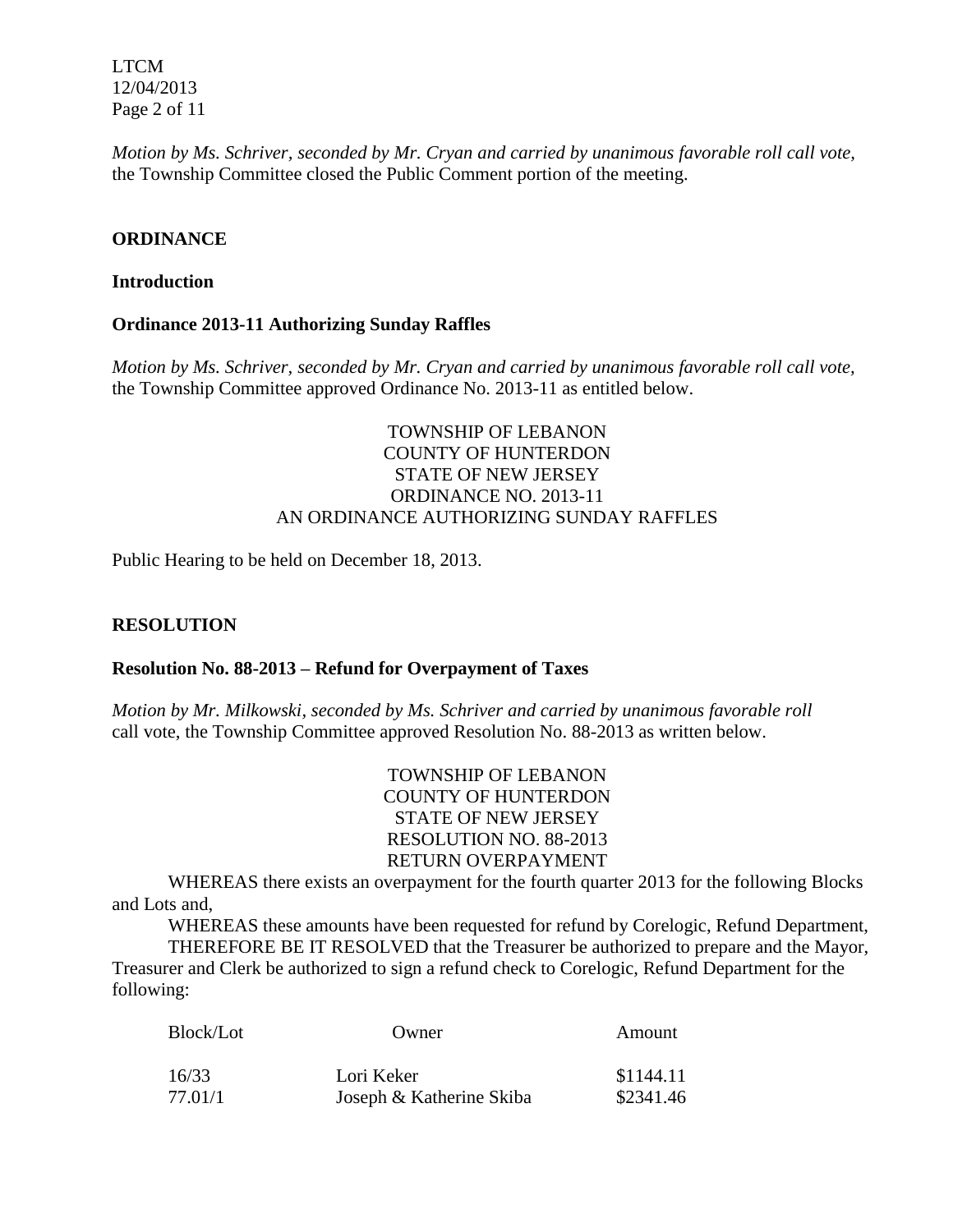LTCM 12/04/2013 Page 3 of 11

#### **Resolution No. 89-2013 – Refund for Overpayment of Taxes**

*Motion by Mr. Milkowski, seconded by Ms. Schriver and carried by unanimous favorable roll*  call vote, the Township Committee approved Resolution No.89-2013 as written below.

> TOWNSHIP OF LEBANON COUNTY OF HUNTERDON STATE OF NEW JERSEY RESOLUTION NO. 89-2013 RETURN OVERPAYMENTS

WHEREAS there exists an overpayment for the fourth quarter 2013 for the following Blocks and Lots and,

WHEREAS these amounts have been requested for refund by Bank of America, through their servicing agent Corelogic,

THEREFORE BE IT RESOLVED that the Treasurer be authorized to prepare and the Mayor, Treasurer and Clerk be authorized to sign a refund check to Bank of America c/o Corelogic for the following:

| Block/Lot | Owner                        | Amount    |
|-----------|------------------------------|-----------|
| 21/9      | John & Marie Desapio         | \$1337.24 |
| 44/19.01  | Kevin Devine & Kathleen Ryan | \$1753.58 |

#### **Resolution No. 90-2013- Blue Acres Demolition of 139 Raritan River Road**

*Motion by Ms. Schriver, seconded by Mr. Cryan and carried by unanimous favorable roll call*  vote, the Township Committee approved Resolution No. 90-2013 as written below.

## TOWNSHIP OF LEBANON HUNTERDON COUNTY, NEW JERSEY RESOLUTION NO. 90-2013 RESOLUTION RECOMMENDING AWARD OF CONTRACT TO KDP DEVELOPERS, INC. FOR THE BLUE ACRES DEMOLITION OF 139 RARITAN RIVER ROAD IN THE SUM OF \$13,800.00

WHEREAS, pursuant to the Blue Acres Program, the New Jersey Department of Environmental Protection ("NJDEP") owns certain lands located within the Township of Lebanon, Hunterdon County, New Jersey known and designated as Block 19, Lot 6 and Block 20, Lot 6, also known as 139 Raritan River Road (the "Property");

WHEREAS, NJDEP and the Township of Lebanon desire to demolish the structures located on the Property;

WHEREAS, in response to an advertisement of bids, a proposal submitted by KDP Developers, Inc. in the amount of \$13,800.00 was the lowest responsible bid received that complies with the Township of Lebanon's and NJDEP's bid specifications.

NOW, THEREFORE, BE IT RESOLVED, by the Mayor and Committee of the Township of Lebanon, Hunterdon County, New Jersey, that the proposal of KDP Developers, Inc. should be forwarded to NJDEP with a recommendation that the contract for the demolition of the Property be awarded to KDP Developers, Inc.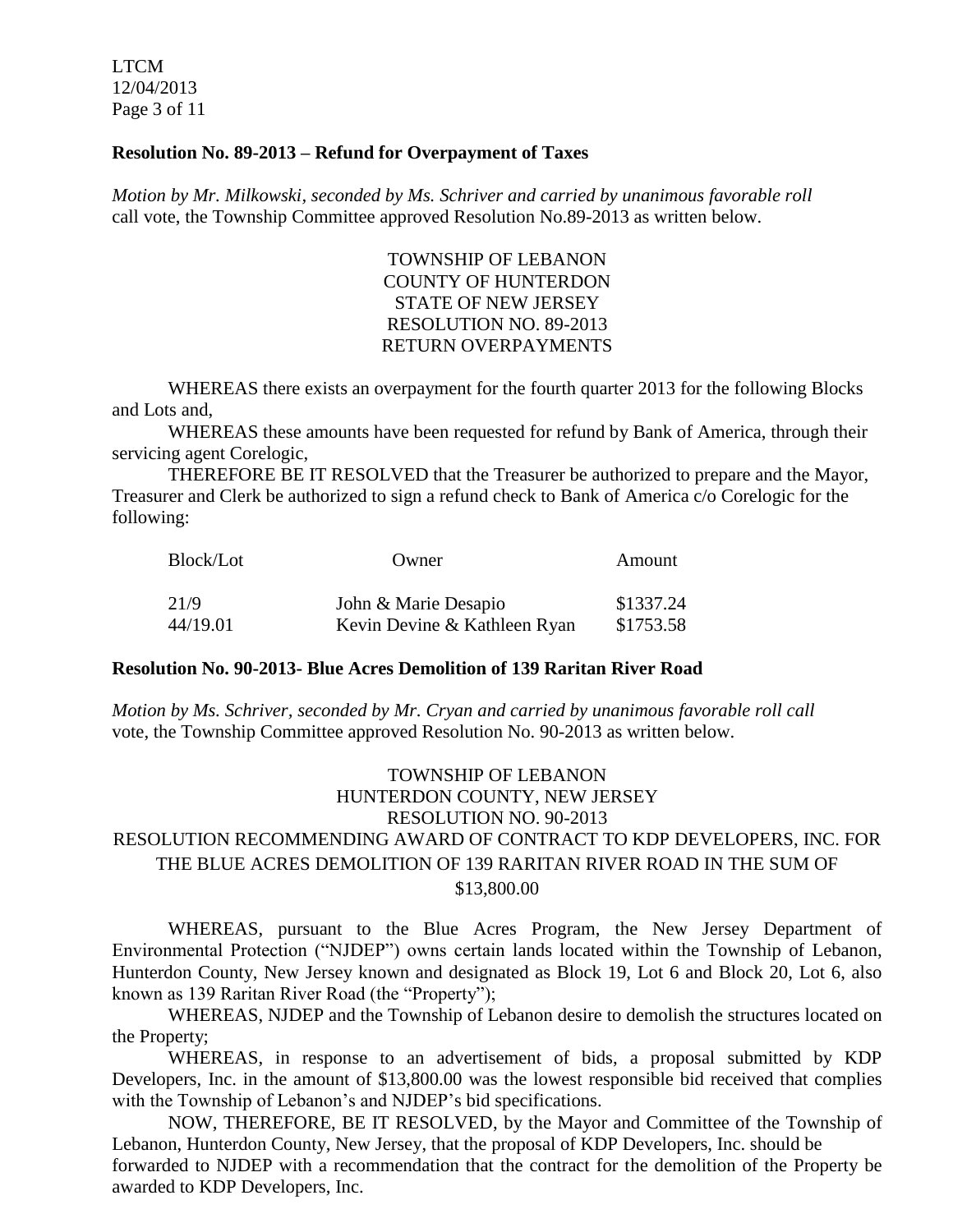LTCM 12/04/2013 Page 4 of 11

## **OLD BUSINESS**

## **Remedial Action Permit Application & Biennial Certification Form**

Quest Environmental has submitted a Remedial Action Permit Application & Biennial Certification Form for the Committee's consideration relative to the Squad Building property on West Hill Road. The application must be sent to the DEP for remediation compliance.

*Motion by Ms. Schriver, seconded by Mr. Cryan and carried by unanimous favorable roll call vote,* the Township Committee approved the Remedial Action Permit Application & Biennial Certification Form to be submitted to the DEP by Quest Environmental for the Squad Building property and authorized the Clerk to sign. The CFO is authorized to process a check for the State Treasurer in the amount of \$600 for the application fee.

# **COAH Rehabilitation – Roof Replacement Bid Addendum**

Mayor McKee stated that the Committee had previously awarded a bid for a COAH Rehab roof replacement to Dorf Construction. The bid included the replacement of three skylights & flashing kits; however, there are actually five that need to be replaced. The original price for the three skylights & flashing kits was \$1063.25 and will now need to be increased to \$1183.80 for the five. Mayor McKee stated that with the added materials Dorf remains the low bidder for the project.

*Motion by Mr. Milkowski, seconded by Mayor McKee and carried by favorable roll call vote, the* Township Committee approved the amended bid from Dorf Construction, in the amount of \$1183.00, for five skylights and flashing kits. AYES: Schriver, McKee, Milkowski ABSTAIN: Cryan

## **Authorize Payment of Lerch,Vinci & Higgins Invoice – Response to State Comptroller's Request for LOSAP Documents**

The State Comptroller's office requested documents from Lerch,Vinci & Higgins relative to the LOSAP review they conducted on behalf of the Township. Lerch, Vinci & Higgins is billing the Township for their time in collecting and providing the documents.

Mr. Milkowski and Mr. Cryan have recused themselves from any LOSAP discussion as they are past members of the Fire Department. Due to their recusal and the absence of Mr. Morrison there are not enough members to vote on the matter. Attorney St. Angelo informed the Committee that they can invoke the Doctrine of Necessity to permit an individual who has a conflict to vote.

*Motion by Ms. Schriver, seconded by Mayor McKee and carried by favorable roll call vote, the* Township Committee moved to invoke the Doctrine of Necessity. AYES: Schriver, McKee, Cryan ABSTAIN: Milkowski

Mr. Cryan stated that his conflict with the LOSAP matter is that he was a member of the Fire Department during the time of the LOSAP situation that is in question.

*Motion by Ms. Schriver, seconded by Mayor McKee and carried by favorable roll call vote, the* Township Committee authorized a payment to Lerch,Vinci & Higgins in the amount of \$707.50 for their release of documents to the State Comptroller. AYES: Schriver, McKee, Cryan ABSTAIN: Milkowski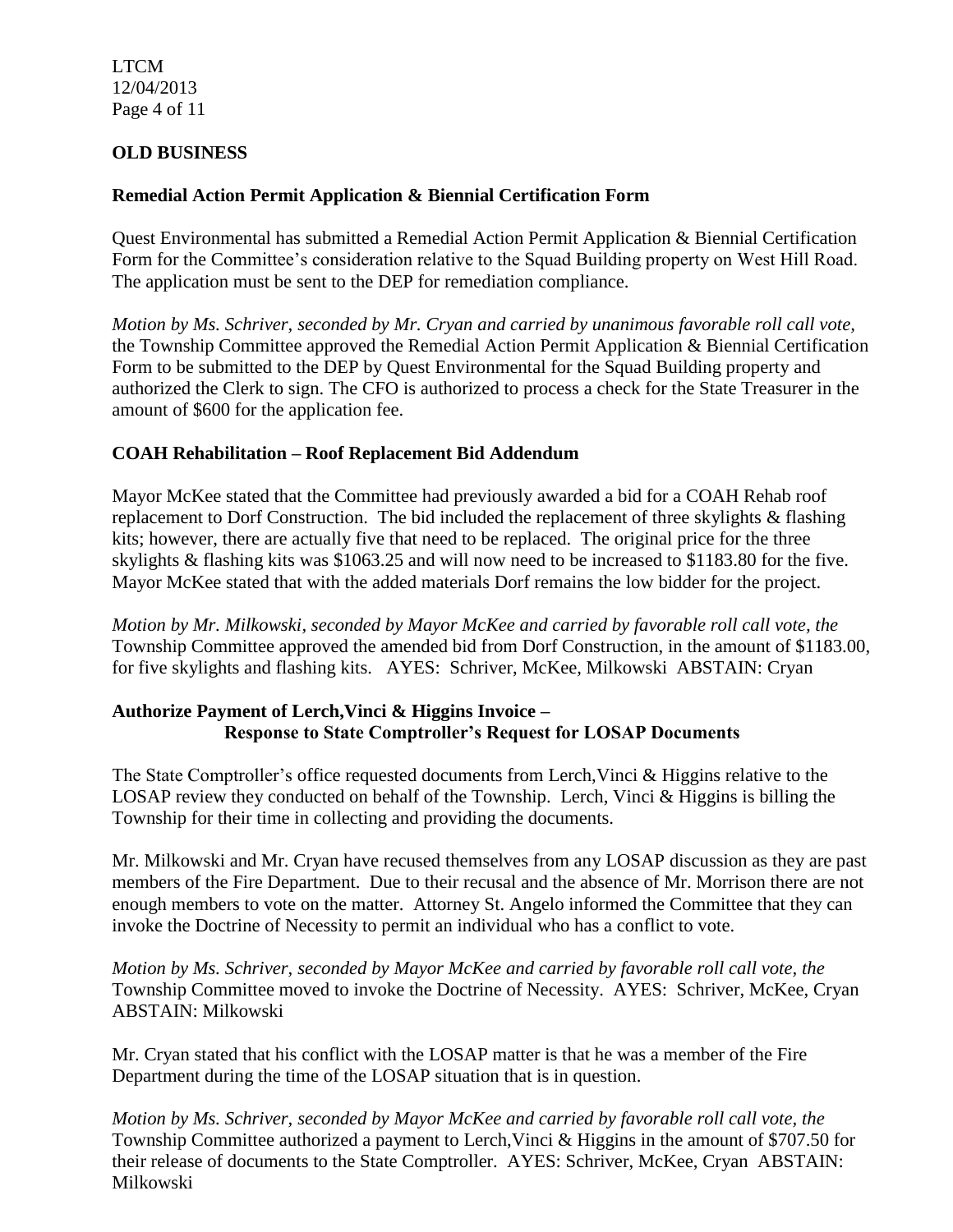LTCM 12/04/2013 Page 5 of 11

### **Award Sale of Surplus**

The Township Committee received a memo from the DPW Manager stating that surplus bids were opened November 26, 2013 at 10:00 a.m. and that three bids were received.

Jersey One Auto Sales bid on all three items. Jersey One was the highest bidder on the Swenson Spreader at \$533.00. They were also the highest bidder for the Scavange Vac. Catch Basin cleaner at \$113.00; however, Mr. Gabriel feels that this bid is too low to accept at this time. Jersey One also bid on the 2008 Ford Crown Vic at \$2233.00, which was not the highest bid received.

Liberty Motors Inc. submitted a bid for the 2008 Ford Crown Vic at \$2339.99, which was the highest bid received for the vehicle.

Mr. Dan Dames bid on all three items; however, all bids were the lowest bids received and he did not meet the ten percent down payment requirement.

Mr. Gabriel recommended awarding the surplus items as follows.

- 1. The Swenson Spreader to Jersey One Auto Sales for \$533.00.
- 2. The 2008 Ford Crown Vic to Liberty Motors Inc. for 2339.99.
- 3. The bids for the Scavenge Vac. should be rejected.

*Motion by Mr. Milkowski, seconded by Ms. Schriver and carried by unanimous favorable roll call*  vote, the Township Committee awarded the bid for the Swenson Spreader to Jersey One Auto Sales for \$533.00, the 2008 Ford Crown Vic to Liberty Motors Inc. for 2339.99 and rejected the bid for the Scavenge Vac.

### **DPW Manager Correspondence – Pick-up Truck**

Mr. Gabriel sent a letter to the Township Committee stating that, at their request, he advertised to seek new bids for the 2014 pick-up truck with a Duramax Diesel with the Allison Transmission. The bid opening was scheduled for November 26, 2013 at 10:30 a.m. There were no bids received for the truck. Mr. Gabriel noted that he had contacted the dealers that had previously bid on the truck to see why they did not submit bids this time. Mr. Gabriel was advised that the cutoff date for the 2014 trucks is October 31. The dealers are currently moving toward the 2015 model year and pricing is not yet available. Mr. Gabriel will continue to look into the issue to see if there is a way to move forward with the purchase.

### **Wolek Property – Update**

Attorney St. Angelo stated that she was in contact with the Wolek's attorney. The Woleks have raised apprehensions on if the Township takes over the portion of the property that has been encroached upon they may have a problem with the mortgage company. The issue will need to be worked out with the mortgage company. Attorney St. Angelo stated that she had to revise the agreement and make it subject to the Township working something out with the mortgage company. The Township does not want to be locked into owning a piece of property that is subject to a mortgage. Attorney St. Angelo has not heard back from the Wolek's attorney but will be following up. The Woleks will also need to give the Township permission to work out the issue with their mortgage company as opposed to having their attorney deal with it.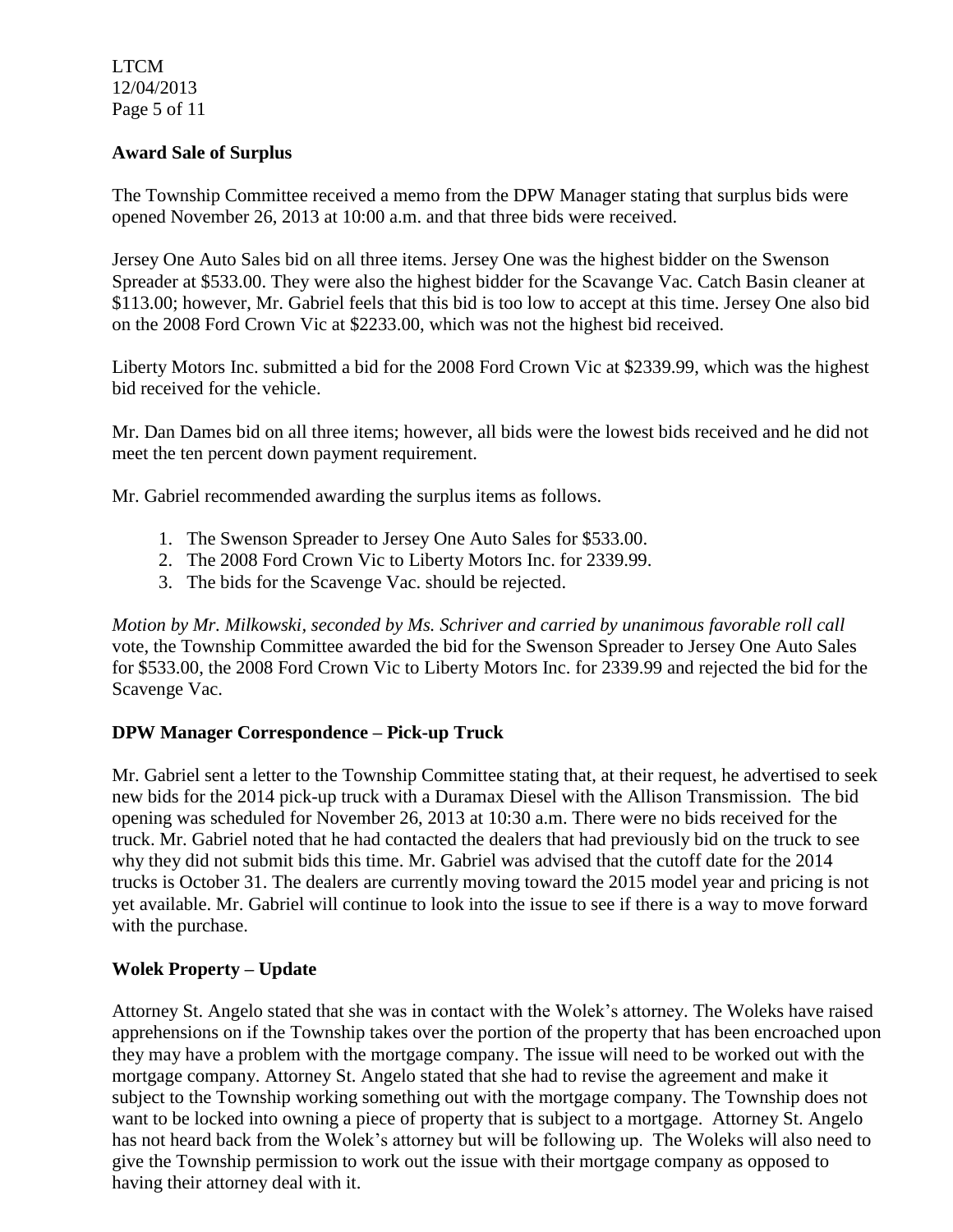LTCM 12/04/2013 Page 6 of 11

### **DPW Dump Truck Bids**

Mayor McKee stated that there have been concerns raised about the Dump Truck bids since the Committee held the hearing on the matter. Mayor McKee stated that there was a hearing and the two dealers who provided bids were present. Based on the testimony the Township Committee awarded the bid to Mid Atlantic Trucking. Brown's Trucking has now raised issues with the changing of the Mid Atlantic's bid at the hearing. The Committee was to follow up with a letter from the Township; however, did not receive three Committee approvals for a letter to be sent to Brown's stating that the Township will proceed with the low bidder.

Mr. Cryan said that he feels that that the dump truck should be rebid. The bid specifications should be very clear and defined on what the dealer is bidding on. It should be by line item and should not be open to interpretation. Mr. Milkowski stated that the dealers complied with the specifications and if there are new specifications drawn the Township may end up with the same problem. Mayor McKee stated that he is concerned that if it is rebid there may be an elevation in price. Mr. Milkowski stated that there will no doubt be an increase based on the issue with the pickup truck and will most likely be a model year newer. Ms. Schriver stated that she voted against the motion to award and still feels the same way. She would like to rebid. Mayor McKee stated that he feels that the Committee held a hearing and the dealers presented their cases and exhibits. Both parties had the opportunity to refute the bids. The Committee voted 3-1 to award to the lower bidder. Mayor McKee feels that the Committee should stay with the low bid. There was no action by the Committee.

Matter Tabled.

### **NEW BUSINESS**

### **Raffle Application - PTSO Voorhees High School Inc. – 02/07/2014 (Rain Date 02/28/2014)**

*Motion by Ms. Schriver, seconded by Mr. Cryan and carried by unanimous favorable roll call vote,* the Township Committee approved a raffle application for PTSO Voorhees High School Inc. for an event to be held on 02/07/2014 with a rain date of 02/28/201.

#### **Schedule 2014 Reorganization Meeting**

*Motion by Ms. Schriver, seconded by Mr. Cryan and carried by unanimous favorable roll call vote,* the Township Committee scheduled the Reorg meeting for January 7, 2014.

### **DPW Manager Correspondence – Staffing**

Mr. Cryan stated that the DPW went through a period of time this year when employees were out on medical leave. The Committee extended the services of Branden Peschel, a summer employee, to assist the DPW with the work load, until December 31, 2013. In addition to the medical leaves the DPW has been down two employees since Paul Jones Sr. and Paul Jones Jr left in 2006, and 2008. Mr. Cryan stated that Branden has shown extreme interest in the Township DPW and has obtained his CDL license. Mr. Gabriel sent a letter to the Committee requesting to keep Branden on as a part-time employee at a rate of \$15.00 per hour. He feels that in retaining Branden it would insure that the Township is adequately covered for snowstorms. In the past few years the DPW has had to split up routes in order to cover the Township roads. Mr. Gabriel feels that keeping Branden on would be an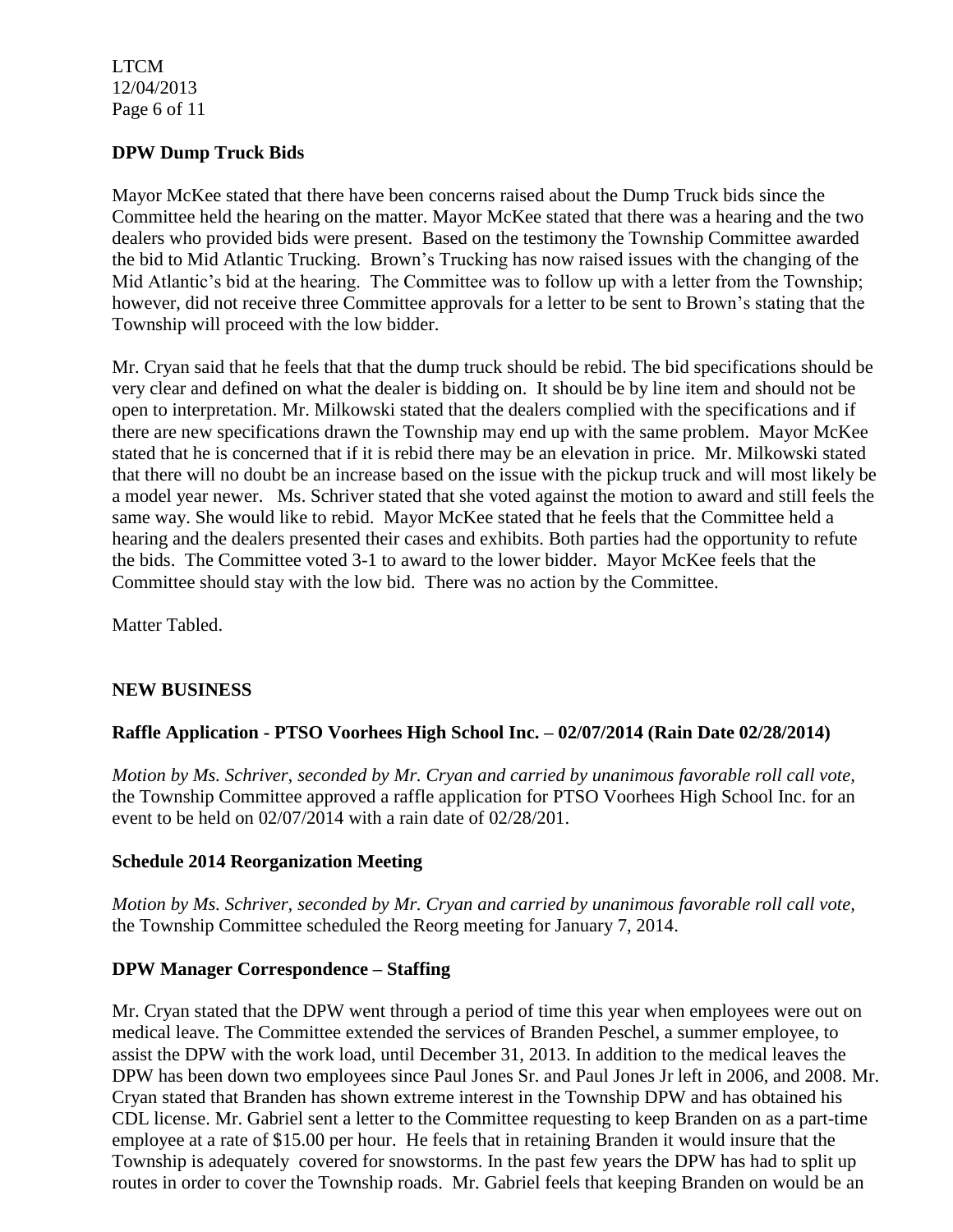LTCM 12/04/2013 Page 7 of 11

asset to the Township and the employees. Mr. Cryan recommended extending Branden's part time employment with the Township.

*Motion by Mr. Cryan, seconded by Ms. Schriver and carried by unanimous favorable roll call vote,* the Township Committee appointed Branden Peschel, as a part time employee, at a rate of \$15.00 per hour.

## **Clinton First Aid Rescue- 27 Truck Contract**

Mayor McKee stated that the Clinton First Aid and Rescue -27 Truck contract will expire on January 10, 2014. The 27 Truck has been providing daytime EMS coverage in the Township. Mayor McKee stated that at this time the Committee will need to discuss the matter in executive session, under Contract Negotiations**.** Mayor McKee gave an overview of the services provided by the Clinton First Aid Rescue- 27 Truck Contract for the past 18 months and the cost associated with such.

### **OEM Coordinator Alan Goracy – OEM Deputies**

OEM Coordinator Alan Goracy was present and stated that he would like to appoint Bruce Cunningham as Deputy OEM Coordinator. Mr. Goracy stated that he does not have to go before the Committee to appoint the Deputy; however, in order for Mr. Cunningham to receive correspondence from the County the Committee needs to acknowledge the appointment. Mr. Goracy stated that Mr. Cunningham has been a resident for 34 years, is an EMT, and has been involved in LTAA and the Boy Scouts. Mr. Goracy has known Mr. Cunningham for 29 years.

Attorney St. Angelo stated that there is no ordinance in place in the Township relative to OEM. It appears that all towns have an identical OEM ordinance so it should not be a problem. The ordinance will need to be adopted in early 2014.

Mr. Goracy stated that he applied for a grant from FEMA, for a generator. Hunterdon County was awarded \$1,000,000.00 and from that the Township is able to be reimbursed up to \$75,000.00 for the generator. The Township will receive 90% of the cost of the generator up to \$75,000.00. Mr. Goracy was thinking about fire and rescue for the generator. Mayor McKee stated that the Township would have to seek bids for the purchase. Mr. Goracy stated that he needs approximate costs, within 30 days, which Chief Schaffer is working on. Mr. Cryan stated that he just went to the League Conference and in certain classes that he attended there were many people from different communities who have not received their Sandy money from FEMA. Mr. Cryan stated that if the Township puts the money out and FEMA does not come through, the Township is out a lot of money. Mr. Goracy stated that he can only do what he is told and if the Committee decides not to accept the \$75,000.00 he is fine with that. Mr. Goracy stated that there are 10 or 12 municipalities, out of all of the counties, which will be receiving allotments. Mr. Goracy stated that he was informed that the reimbursement time will be 60 to 100 days. Mr. Goracy said that he is still waiting for the Township's FEMA money also and he will look into Mr. Cryan's concerns. Mr. Goracy and Chief Schaffer will put together a plan, with a ball park figure, and then create bid specifications.

Mr. Goracy stated that he placed a letter last newsletter in preparation for future storms. He provided suggestions that he feels can be done here in the Township. If the Township needs a warming shelter it can be done at the municipal office or at the Woodglen School, as long as there are no students present and only during the day. Mr. Goracy spoke to the OEM Coordinator for Glen Gardner and was informed that they are too small to assist the Township. The Red Cross will be using Voorhees High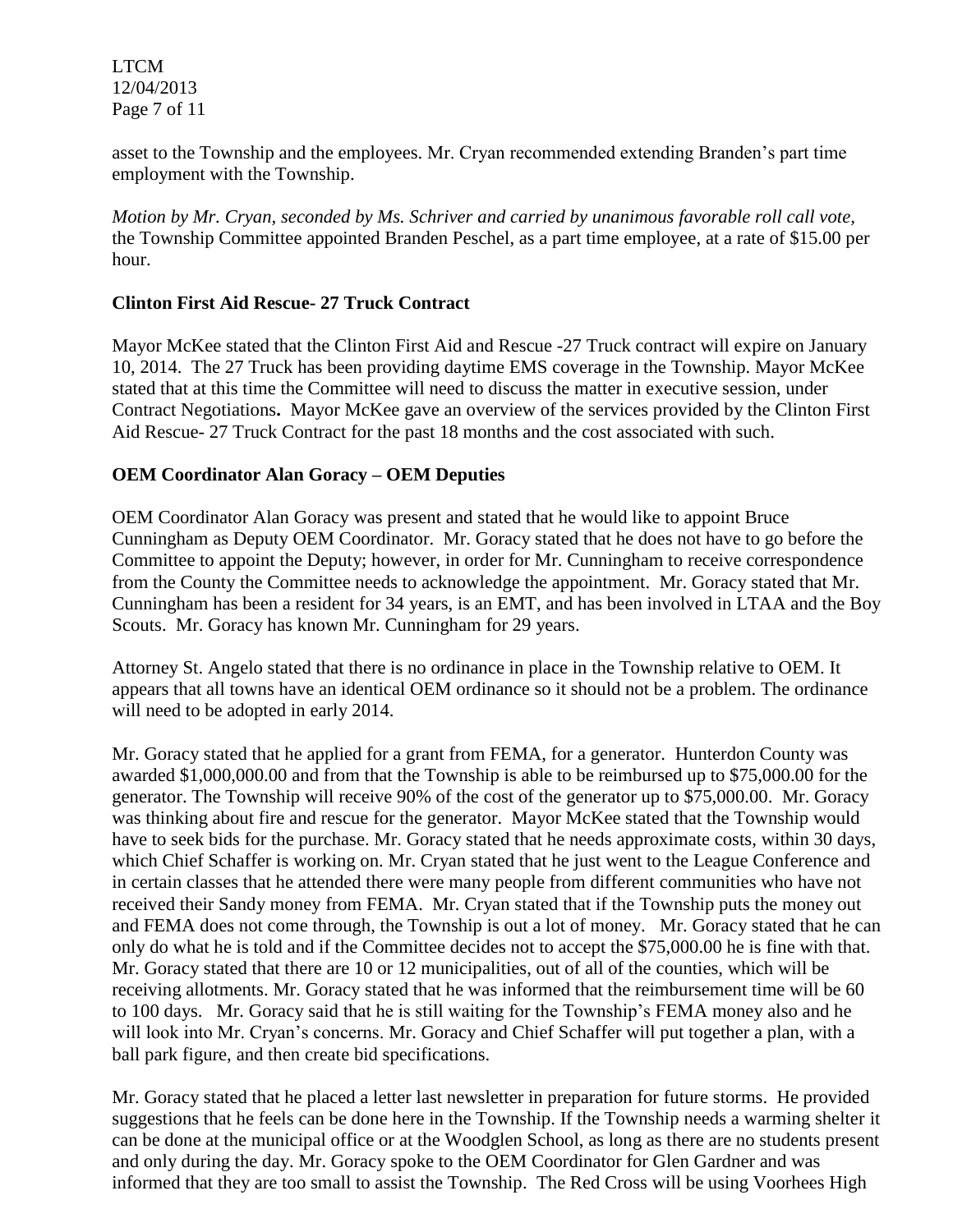LTCM 12/04/2013 Page 8 of 11

School as it is an ideal facility for an overnight shelter. The high school can handle over 1000 people as they have a week's worth of food and have plenty of bathrooms and showers. Mr. Goracy noted that unless there are a certain number of individuals in need, they will not be opening up the high school. It is all dictated by the County. The County has advised Mr. Goracy that he is to send the Township residents there, either through our transportation or through the LINK bus system. Mr. Goracy stated that if the County is overcapacity or in the case of a real disaster, he feels that the Township would be covered as the Red Cross will man the high school shelter with cots and food.

Mr. Goracy stated that he attended a High Bridge OEM meeting and it was very interesting. High Bridge has had an OEM Committee for years and is well advanced. High Bridge has a few councilmen who sit on the OEM Committee. Attorney Cushing had stated, at an earlier meeting, that he did not believe that an elected official can sit on an OEM Committee and was going to look into the possibility. Mr. Goracy stated that in most towns the governing body is necessary in preforming a part if there is a true catastrophe. Mr. Goracy stated that there are just so many volunteers that can be had. Mr. Goracy noted that in the newsletter he requested volunteers and only received one response. Mr. Goracy said that the Lebanon Township School system has an alert system in which 75% of the families are connected. He now has access to the system and will be publishing his letter through it. If any information needs to be sent out to the public the system is a good means to do so.

Mr. Goracy stated that he will need to meet with the Mayor and one Committee person to move forward. He would like to know how they would like him to handle the OEM Committee and to provide ideas.

## **Police Chief's Request to Purchase a Stalker Radar Unit**

*Motion by Ms. Schriver, seconded by Mr. Cryan and carried by unanimous favorable roll call vote,* the Township Committee approved the purchase of a Stalker Radar Unit for the Police Department from Applied Concepts, Inc. at a cost of \$2911.50.

# **PRESENTATION OF VOUCHERS**

Committee Members provided a description of vouchers exceeding \$1000.00.

*Motion by Ms. Schriver, seconded by Mr. Cryan and carried by unanimous favorable roll call vote,* the Township Committee approved the December 4, 2013 bill list in amount of \$122,317.85.

Mr. Milkowski stated that the DPW is working on the septic system at the municipal office.

## **CORRESPONDENCE**

- a. Quest Environmental Lebanon Township Fire Station No. 1 Sub-Slab Gas Testing
- b. Tax Collectors Report for the Month of October 2013
- c. Township Historian November 7, 2013 Meeting Minutes

Mayor McKee thanked the Historians for the tree lighting ceremony and for providing their minutes from their November 7, 2013 meeting.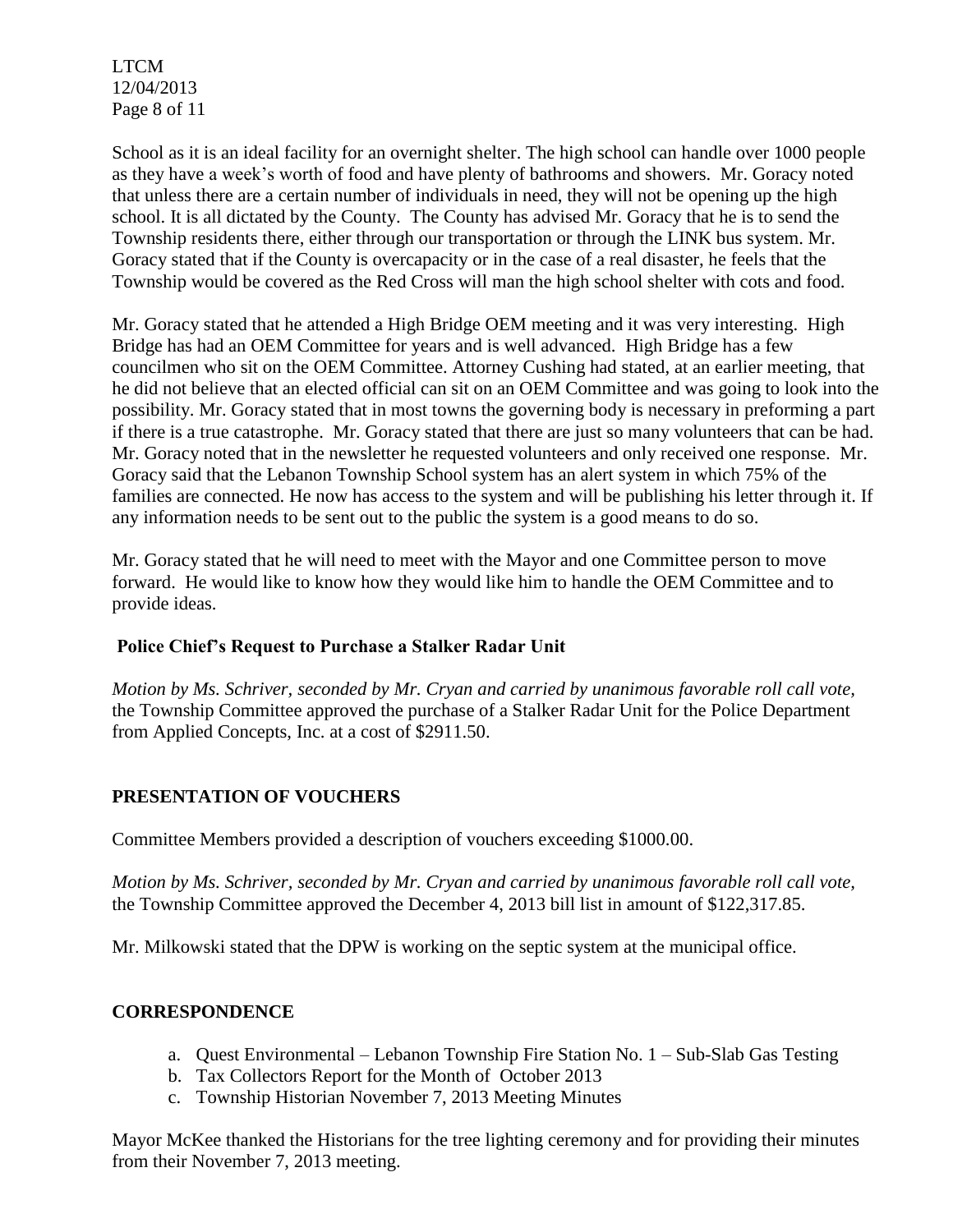LTCM 12/04/2013 Page 9 of 11

### **PUBLIC COMMENTS**

*Motion by Mr. Cryan, seconded by Ms. Schriver, and carried by unanimous favorable roll call vote,* the Township Committee opened the Public Comment portion of the meeting at 8:04 p.m.

Mr. Brian Wunder asked what the cost was for Lerch,Vinci & Higgins to submit the LOSAP documents to the State Comptroller's office. Mr. Wunder stated that he feels that Mr. Cryan's remark about rebidding for the dump truck was wise and fair. Mr. Wunder asked if the Clinton 27 Truck is charging the patients for transportation to the hospital. He feels that it is like a hidden tax and it should be noted that it is being paid through the taxpayers and it was not in the past. Mr. Wunder stated that a radio station will be on line for OEM also.

Ms. Laurie Hoffman stated that Clinton Rescue is billing the insurance company and that you do not have to pay, if the insurance company does not. They will send you three bills and if you do not pay they will not send you to collections.

A concerned resident stated his worries over logging activity that is going on at the Crossroads Christian Camp on Pleasant Grove Road. The logging has been going on for 6 or 7 months and many trees have been taken down. The resident was told by the director of the camp that the operation was to remediate the damage from Sandy. The resident feels that they are taking the prime wood; the biggest and best trees that they can find and they are leaving a mess where the work was conducted. They are knocking down many trees to get to the prime ones and are building roads through the area. A few neighbors spoke with the loggers and they stated that what they are doing is in the best interest of good forestry. The resident does not believe this to be the case. The resident is concerned because he does not think that anyone is overseeing what is going on; in terms of the environment. Mr. Warren Newman, Chairman of EOS, stated that he drove by the area and investigated the operation. He spoke to the Zoning Officer, John Flemming, and was informed that he had spoken to the camp director/owner the property and the property has a Forest Management Plan. The operations are under a practice plan which is a supplement to the standard Forest Management Plan. The plan is authorized and prepared by a DEP approved forester. The supplemental plan has been issued by the State to cover Sandy damage and has a 2 year gyration. The plan is designed to do a cleanup of trees damaged by the storm. This could include gaining access to areas of trees that are damaged or down which could involve taking a few other trees in doing so. The plan does not include the wholesale foresting of the property. Mr. Newman stated that the taking of trees beyond what have been damaged is not covered in the plan. The Township's tree ordinance does provide for an exemption as to those activities regulated under a DEP approved Forest Management Plan. Mr. Newman stated that the Zoning Officer was informed that they are only doing Sandy damaged tree removal, which Mr. Newman does not believe to be the case. Mr. Newman stated that his concern is the enforcement aspects of the activities. The Township Committee requested that the Zoning Officer contact the State DEP and the Highlands Council to look into the issue and to inform them that he is having trouble enforcing the Township's tree ordinance based on the activity. Mr. Tom Burrell stated that the forester is the one who chooses the trees to be harvested.

Mr. Brain Wunder clarified his earlier statement, regarding EMS costs, by noting that if the Township had to pay a cost for EMS, it would be paid by residents who may not have used the service.

*Motion by Ms. Schriver, seconded by Mr. Cryan and carried by unanimous favorable roll call vote,* the Township Committee closed the public comment portion of the meeting at 8:37 p.m.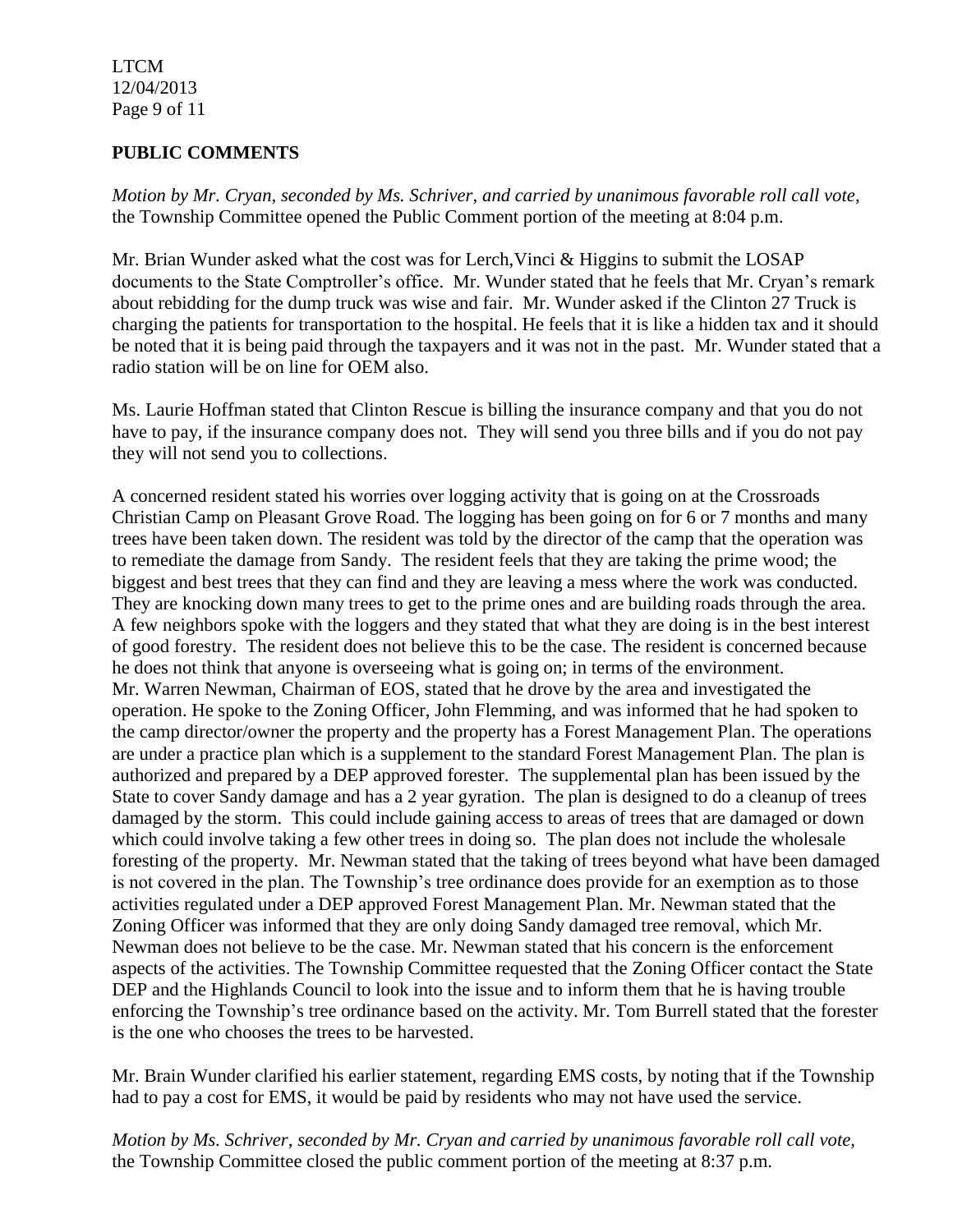LTCM 12/04/2013 Page 10 of 11

### **Resolution No 91-2013 –Executive Session**

*Motion by Ms. Schriver, seconded by Mr. Milkowski and carried by unanimous favorable roll call vote,* the Township Committee approved Resolution No. 91-2013 and convened in executive session at 8:43p.m.

### TOWNSHIP OF LEBANON COUNTY OF HUNTERDON STATE OF NEW JERSEY RESOLUTION NO. 91-2013 RESOLUTION AUTHORIZING EXECUTIVE SESSION

WHEREAS, the Open Public Meetings Act; *N.J.S.A.* 10:4-6 *et seq*., declares it to be the public policy of the State to insure the right of citizens to have adequate advance notice of and the right to attend meetings of public bodies at which business affecting the public is discussed or acted upon; and

WHEREAS, the Open Public Meetings Act also recognizes exceptions to the right of the public to attend portions of such meetings; and

 WHEREAS, the Mayor and Committee find it necessary to conduct an executive session closed to the public as permitted by the *N.J.S.A*. 40:4-12; and

 WHEREAS, the Mayor and Committee will reconvene in public session at the conclusion of the executive session;

 NOW, THEREFORE, BE IT RESOLVED by the Mayor and Committee of the Township of Lebanon, County of Hunterdon, State of New Jersey that they will conduct an executive session to discuss the following topic(s) as permitted by *N.J.S.A*. 40:4-12:

A matter which Federal Law, State Statute or Rule of Court requires be kept confidential or excluded from discussion in public (Provision relied upon:

\_\_\_\_\_\_\_\_\_\_\_\_\_\_\_\_\_\_\_\_\_\_\_\_\_\_\_\_\_\_\_\_\_\_\_\_\_\_\_\_\_\_\_\_\_\_\_\_\_\_\_\_\_); \_\_\_\_\_\_A matter where the release of information would impair a right to receive funds from the federal government;

\_\_\_\_\_\_A matter whose disclosure would constitute an unwarranted invasion of individual privacy; A collective bargaining agreement, or the terms and conditions thereof (Specify contract:

\_\_\_\_\_\_\_\_\_\_\_\_\_\_\_\_\_\_\_\_\_\_\_\_\_\_\_\_\_\_\_\_\_\_\_\_\_\_\_\_\_\_\_);

 A matter involving the purpose, lease or acquisition of real property with public funds, the setting of bank rates or investment of public funds where it could adversely affect the public interest if discussion of such matters were disclosed; Real Estate Acquisitions

\_\_\_\_\_\_Tactics and techniques utilized in protecting the safety and property of the public provided that their disclosure could impair such protection;

\_\_\_\_\_\_Investigations of violations or possible violations of the law;

 X Pending or anticipated litigation or contract negotiation in which the public body is or may become a party; (The general nature of the litigation or contract negotiations is**: Centurion**

X Professional Service Contracts The public disclosure of such information at this time would have a potentially negative impact on the municipality's position in the litigation or negotiation; therefore this information will be withheld until such time as the matter is concluded or the potential for negative impact no longer exists.) **Clinton First Aid and Rescue Squad – 27 Truck Service**

 Matters falling within the attorney-client privilege, to the extent that confidentiality is required in order for the attorney to exercise his or her ethical duties as a lawyer; (The general nature of the matter is:

OR the public disclosure of such information at this time would have a potentially negative impact on the municipality's position